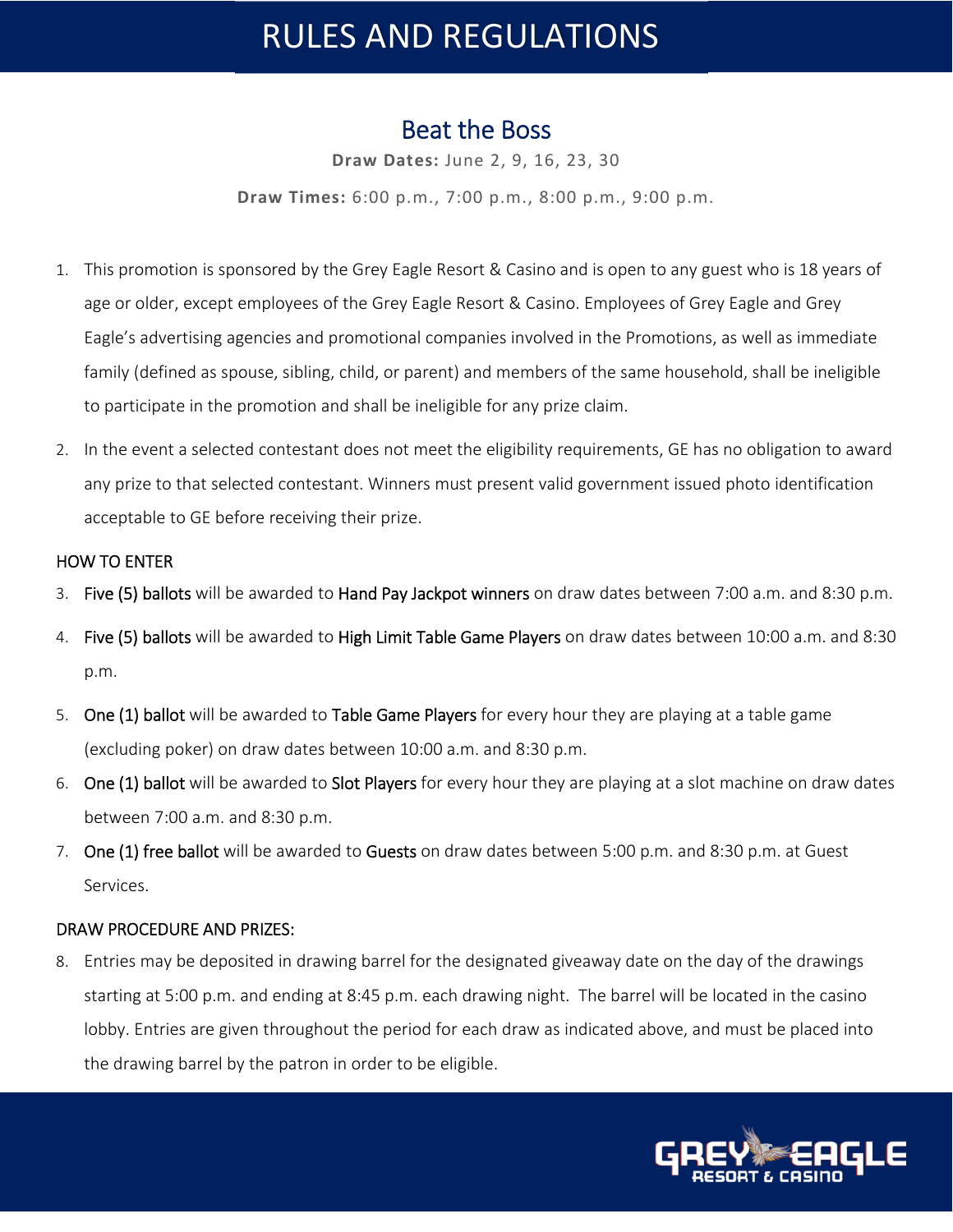## RULES AND REGULATIONS

- 9. For each drawing date, four (4) winners are drawn to play the "Beat the Boss" game. At the time of the drawing, the winning entries will be announced on the casino floor through the public address system. If the winner is present, they will have three (3) minutes to report to the drawing area. If selected winner is not present another entry will be selected. This process will continue up to a maximum of five (5) times. If after five (5) selections no winner is present, no other entries will be drawn. Participants can only win 1 time per night in the drawing.
- 10. If a winning entrant comes forward, Security as well as either Grey Eagle's General Manager, Assistant General Manager, Marketing Manager, Casino Shift Manager, Player's Club Manager, or Casino Ambassador will verify the identity of the winner. Winner must present photo identification to claim prize.

### HOW TO PLAY:

- 11. The player will select one (1) case and is placed in the player case spot and is not opened until the end of the game.
- 12. The player then picks three (3) cases and are opened by the host.
- 13. First Banker offer, player either accepts or keeps playing. This continues until the player takes offer, or only two (2) cases remains.
- 14. At the end of the game, the player has the option to trade their case for the one other case that is left. The case is opened and the player wins the prize amount in that case.
- 15. There will be 11 cases:
	- 1 \$5,000
	- 1 \$2,000
	- 1 \$1,500
	- 1 \$1,000
	- 2 \$500
	- 1 \$400
	- 1 \$350
	- 1 \$250
	- 1 \$200
	- 1 \$100